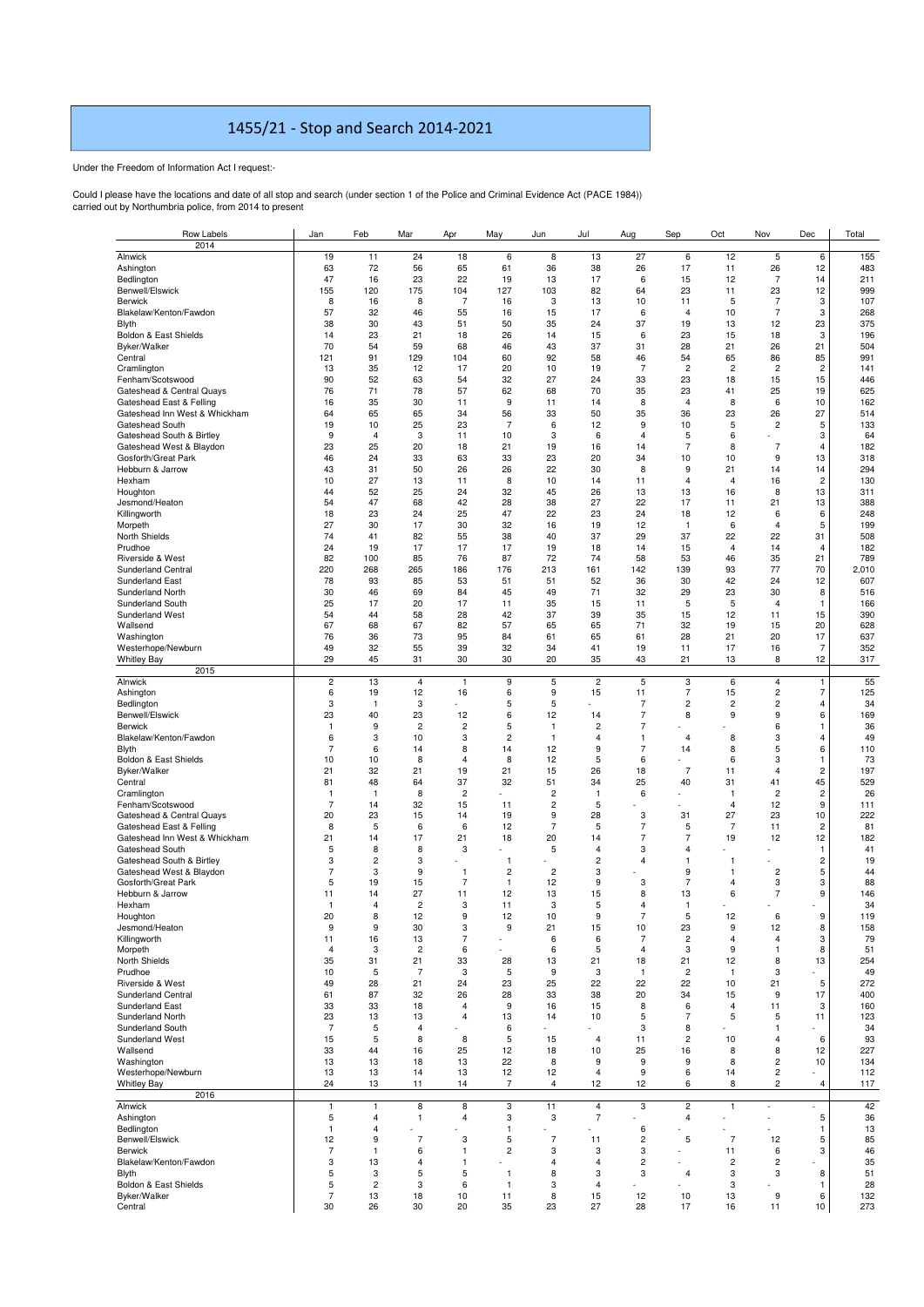| Cramlington<br>Fenham/Scotswood<br>Gateshead & Central Quays<br>Gateshead East & Felling<br>Gateshead Inn West & Whickham<br>Gateshead South<br>Gateshead South & Birtley<br>Gateshead West & Blaydon<br>Gosforth/Great Park<br>Hebburn & Jarrow<br>Hexham<br>Houghton<br>Jesmond/Heaton<br>Killingworth<br>Morpeth<br>North Shields<br>Prudhoe<br>Riverside & West<br>Sunderland Central<br>Sunderland East<br>Sunderland North<br>Sunderland South<br>Sunderland West<br>Wallsend<br>Washington<br>Westerhope/Newburn<br><b>Whitley Bay</b><br>2017 | 4<br>5<br>19<br>13<br>24<br>1<br>$\overline{\mathbf{c}}$<br>10<br>4<br>$\overline{c}$<br>4<br>16<br>1<br>11<br>1<br>13<br>11<br>$\overline{7}$<br>1<br>1<br>4<br>12<br>2<br>4<br>3 | $\overline{c}$<br>3<br>26<br>9<br>13<br>3<br>$\mathbf{1}$<br>5<br>13<br>$\overline{c}$<br>3<br>19<br>3<br>3<br>10<br>10<br>12<br>19<br>8<br>14<br>1<br>$\overline{7}$<br>6<br>7<br>$\overline{7}$ | $\mathbf{1}$<br>14<br>16<br>$\overline{4}$<br>8<br>4<br>$\mathbf{1}$<br>11<br>7<br>4<br>5<br>$\overline{\mathbf{c}}$<br>10<br>-1<br>10<br>20<br>$\overline{7}$<br>9<br>$\overline{c}$<br>9<br>6<br>14<br>3<br>6 | 1<br>3<br>9<br>$\mathbf{1}$<br>16<br>3<br>$\overline{c}$<br>2<br>4<br>3<br>8<br>3<br>3<br>7<br>8<br>18<br>8<br>$\overline{7}$<br>$\overline{\mathbf{c}}$<br>4<br>$\mathbf{1}$<br>$\overline{7}$<br>4<br>3 | 4<br>16<br>8<br>1<br>18<br>$\overline{c}$<br>1<br>$\overline{c}$<br>8<br>11<br>5<br>5<br>$\overline{c}$<br>4<br>9<br>8<br>11<br>10<br>7<br>4<br>4<br>5<br>$\overline{4}$ | $\mathbf{1}$<br>4<br>15<br>9<br>1<br>$\overline{c}$<br>8<br>3<br>1<br>$\overline{\mathbf{c}}$<br>7<br>4<br>3<br>10<br>5<br>14<br>8<br>5<br>5<br>$\mathbf{1}$<br>$\overline{c}$<br>$\overline{c}$ | $\overline{\mathbf{c}}$<br>9<br>12<br>3<br>6<br>2<br>4<br>4<br>6<br>4<br>$\overline{\mathbf{c}}$<br>8<br>$\overline{\mathbf{c}}$<br>8<br>10<br>3<br>2<br>1<br>6<br>5<br>1<br>5<br>4 | $\overline{1}$<br>$\sqrt{3}$<br>$\overline{7}$<br>3<br>$\overline{7}$<br>3<br>$\sqrt{2}$<br>3<br>3<br>$\overline{1}$<br>5<br>$\overline{7}$<br>3<br>2<br>6<br>$\overline{1}$<br>$\overline{7}$<br>12<br>$\overline{4}$<br>3<br>$\overline{1}$<br>3<br>3<br>$\overline{7}$<br>4 | $\overline{c}$<br>4<br>5<br>$\mathbf{1}$<br>5<br>4<br>5<br>$\overline{4}$<br>6<br>$\mathbf{1}$<br>1<br>6<br>$\overline{\mathbf{c}}$<br>5<br>3<br>$\overline{c}$<br>15<br>$\mathbf{1}$<br>3<br>3<br>5<br>1<br>1<br>1 | 4<br>9<br>5<br>19<br>3<br>$\overline{c}$<br>1<br>1<br>3<br>11<br>1<br>6<br>4<br>8<br>6<br>3<br>$\overline{c}$<br>5<br>1<br>3<br>$\overline{\mathbf{c}}$ | $\overline{c}$<br>4<br>6<br>4<br>1<br>1<br>3<br>$\overline{c}$<br>1<br>5<br>3<br>$\overline{c}$<br>5<br>1<br>14<br>8<br>$\mathbf{1}$<br>6<br>$\overline{c}$<br>$\overline{c}$<br>1<br>3<br>4<br>8 | 1<br>1<br>13<br>$\overline{c}$<br>11<br>3<br>-1<br>2<br>3<br>5<br>1<br>1<br>4<br>4<br>13<br>3<br>7<br>9<br>5<br>5<br>6<br>11 | 21<br>70<br>145<br>42<br>140<br>23<br>6<br>26<br>49<br>64<br>13<br>39<br>101<br>26<br>24<br>78<br>22<br>109<br>148<br>61<br>66<br>19<br>47<br>49<br>44<br>51<br>55 |
|-------------------------------------------------------------------------------------------------------------------------------------------------------------------------------------------------------------------------------------------------------------------------------------------------------------------------------------------------------------------------------------------------------------------------------------------------------------------------------------------------------------------------------------------------------|------------------------------------------------------------------------------------------------------------------------------------------------------------------------------------|---------------------------------------------------------------------------------------------------------------------------------------------------------------------------------------------------|-----------------------------------------------------------------------------------------------------------------------------------------------------------------------------------------------------------------|-----------------------------------------------------------------------------------------------------------------------------------------------------------------------------------------------------------|--------------------------------------------------------------------------------------------------------------------------------------------------------------------------|--------------------------------------------------------------------------------------------------------------------------------------------------------------------------------------------------|-------------------------------------------------------------------------------------------------------------------------------------------------------------------------------------|--------------------------------------------------------------------------------------------------------------------------------------------------------------------------------------------------------------------------------------------------------------------------------|---------------------------------------------------------------------------------------------------------------------------------------------------------------------------------------------------------------------|---------------------------------------------------------------------------------------------------------------------------------------------------------|---------------------------------------------------------------------------------------------------------------------------------------------------------------------------------------------------|------------------------------------------------------------------------------------------------------------------------------|--------------------------------------------------------------------------------------------------------------------------------------------------------------------|
| Alnwick                                                                                                                                                                                                                                                                                                                                                                                                                                                                                                                                               |                                                                                                                                                                                    | ä,                                                                                                                                                                                                | 3                                                                                                                                                                                                               | 1                                                                                                                                                                                                         | 1                                                                                                                                                                        | $\overline{c}$                                                                                                                                                                                   | 3                                                                                                                                                                                   | $\overline{\mathbf{c}}$                                                                                                                                                                                                                                                        | 1                                                                                                                                                                                                                   | $\overline{\mathbf{c}}$                                                                                                                                 |                                                                                                                                                                                                   | $\overline{\phantom{a}}$                                                                                                     | 15                                                                                                                                                                 |
| Ashington<br>Bedlington                                                                                                                                                                                                                                                                                                                                                                                                                                                                                                                               | 3<br>1                                                                                                                                                                             | $\overline{\mathbf{c}}$<br>$\overline{c}$                                                                                                                                                         | 5<br>1                                                                                                                                                                                                          | 7<br>$\overline{c}$                                                                                                                                                                                       | 6<br>3                                                                                                                                                                   | 3<br>3                                                                                                                                                                                           | 1                                                                                                                                                                                   | $\overline{c}$                                                                                                                                                                                                                                                                 | 1                                                                                                                                                                                                                   | 6<br>1                                                                                                                                                  | $\overline{\mathbf{c}}$<br>1                                                                                                                                                                      | $\mathbf{1}$<br>1                                                                                                            | 39<br>15                                                                                                                                                           |
| Benwell/Elswick                                                                                                                                                                                                                                                                                                                                                                                                                                                                                                                                       | 6                                                                                                                                                                                  | 13                                                                                                                                                                                                | 5                                                                                                                                                                                                               | 6                                                                                                                                                                                                         | 11                                                                                                                                                                       | 12                                                                                                                                                                                               | $\overline{7}$                                                                                                                                                                      | 5                                                                                                                                                                                                                                                                              | 13                                                                                                                                                                                                                  | 1                                                                                                                                                       | 7                                                                                                                                                                                                 | $\overline{c}$                                                                                                               | 88                                                                                                                                                                 |
| Berwick                                                                                                                                                                                                                                                                                                                                                                                                                                                                                                                                               | 4                                                                                                                                                                                  |                                                                                                                                                                                                   | 3                                                                                                                                                                                                               | 2                                                                                                                                                                                                         | 1                                                                                                                                                                        | $\mathbf 2$                                                                                                                                                                                      | $\overline{c}$                                                                                                                                                                      |                                                                                                                                                                                                                                                                                | $\overline{c}$                                                                                                                                                                                                      |                                                                                                                                                         | 1                                                                                                                                                                                                 | 6                                                                                                                            | 23                                                                                                                                                                 |
| Blakelaw/Kenton/Fawdon<br>Blyth                                                                                                                                                                                                                                                                                                                                                                                                                                                                                                                       | 7<br>6                                                                                                                                                                             | 7<br>2                                                                                                                                                                                            | 6<br>6                                                                                                                                                                                                          | $\overline{7}$                                                                                                                                                                                            | -1<br>$\overline{7}$                                                                                                                                                     | 5<br>$\overline{c}$                                                                                                                                                                              | 2<br>5                                                                                                                                                                              | -1<br>$\overline{7}$                                                                                                                                                                                                                                                           | $\overline{4}$<br>$\overline{7}$                                                                                                                                                                                    | 1<br>3                                                                                                                                                  | 5<br>$\overline{c}$                                                                                                                                                                               | $\mathbf{1}$                                                                                                                 | 39<br>55                                                                                                                                                           |
| Boldon & East Shields                                                                                                                                                                                                                                                                                                                                                                                                                                                                                                                                 | 1                                                                                                                                                                                  | $\overline{c}$                                                                                                                                                                                    | 1                                                                                                                                                                                                               | $\mathbf{1}$                                                                                                                                                                                              | 3                                                                                                                                                                        |                                                                                                                                                                                                  | 1                                                                                                                                                                                   | $\mathbf{1}$                                                                                                                                                                                                                                                                   |                                                                                                                                                                                                                     | 4                                                                                                                                                       | $\overline{c}$                                                                                                                                                                                    | 4                                                                                                                            | 20                                                                                                                                                                 |
| Byker/Walker<br>Central                                                                                                                                                                                                                                                                                                                                                                                                                                                                                                                               | 8<br>19                                                                                                                                                                            | 4<br>33                                                                                                                                                                                           | 3<br>15                                                                                                                                                                                                         | 8<br>24                                                                                                                                                                                                   | $\overline{7}$<br>12                                                                                                                                                     | 3<br>18                                                                                                                                                                                          | 11<br>26                                                                                                                                                                            | $\overline{7}$<br>25                                                                                                                                                                                                                                                           | 4<br>9                                                                                                                                                                                                              | 7<br>19                                                                                                                                                 | 8<br>31                                                                                                                                                                                           | 7<br>24                                                                                                                      | 77<br>255                                                                                                                                                          |
| Cramlington                                                                                                                                                                                                                                                                                                                                                                                                                                                                                                                                           | 2                                                                                                                                                                                  |                                                                                                                                                                                                   | $\overline{c}$                                                                                                                                                                                                  |                                                                                                                                                                                                           |                                                                                                                                                                          | $\overline{c}$                                                                                                                                                                                   |                                                                                                                                                                                     | $\overline{4}$                                                                                                                                                                                                                                                                 | 1                                                                                                                                                                                                                   | 1                                                                                                                                                       |                                                                                                                                                                                                   | ٠                                                                                                                            | 12                                                                                                                                                                 |
| Fenham/Scotswood                                                                                                                                                                                                                                                                                                                                                                                                                                                                                                                                      | 3                                                                                                                                                                                  | 14                                                                                                                                                                                                | $\mathbf{1}$                                                                                                                                                                                                    | $\mathbf{1}$                                                                                                                                                                                              | 3                                                                                                                                                                        | 4                                                                                                                                                                                                | $\mathbf{1}$                                                                                                                                                                        |                                                                                                                                                                                                                                                                                | $\overline{4}$                                                                                                                                                                                                      | 2                                                                                                                                                       |                                                                                                                                                                                                   |                                                                                                                              | 33                                                                                                                                                                 |
| Gateshead & Central Quays<br>Gateshead East & Felling                                                                                                                                                                                                                                                                                                                                                                                                                                                                                                 | 3<br>1                                                                                                                                                                             | 3                                                                                                                                                                                                 | 5                                                                                                                                                                                                               | 3                                                                                                                                                                                                         | 8<br>$\mathbf{1}$                                                                                                                                                        | $\overline{c}$<br>3                                                                                                                                                                              | 4<br>2                                                                                                                                                                              | 8                                                                                                                                                                                                                                                                              | $\overline{c}$<br>$\overline{c}$                                                                                                                                                                                    | 9<br>4                                                                                                                                                  | 4<br>$\overline{c}$                                                                                                                                                                               | 8                                                                                                                            | 59<br>15                                                                                                                                                           |
| Gateshead Inn West & Whickham                                                                                                                                                                                                                                                                                                                                                                                                                                                                                                                         | 15                                                                                                                                                                                 | 8                                                                                                                                                                                                 | 4                                                                                                                                                                                                               | 6                                                                                                                                                                                                         | $\overline{7}$                                                                                                                                                           | 6                                                                                                                                                                                                | 7                                                                                                                                                                                   | 11                                                                                                                                                                                                                                                                             | 5                                                                                                                                                                                                                   | 7                                                                                                                                                       | 5                                                                                                                                                                                                 | 15                                                                                                                           | 96                                                                                                                                                                 |
| Gateshead South<br>Gateshead South & Birtley                                                                                                                                                                                                                                                                                                                                                                                                                                                                                                          | 1                                                                                                                                                                                  | 2<br>1                                                                                                                                                                                            | 1<br>4                                                                                                                                                                                                          | 2<br>3                                                                                                                                                                                                    | 4                                                                                                                                                                        | 4<br>1                                                                                                                                                                                           | 2                                                                                                                                                                                   |                                                                                                                                                                                                                                                                                | $\overline{c}$<br>3                                                                                                                                                                                                 | 6<br>1                                                                                                                                                  | $\mathbf{1}$                                                                                                                                                                                      | $\overline{c}$<br>$\mathbf{1}$                                                                                               | 27<br>14                                                                                                                                                           |
| Gateshead West & Blaydon                                                                                                                                                                                                                                                                                                                                                                                                                                                                                                                              | 3                                                                                                                                                                                  | 1                                                                                                                                                                                                 |                                                                                                                                                                                                                 | 1                                                                                                                                                                                                         | $\overline{\mathbf{c}}$                                                                                                                                                  | 5                                                                                                                                                                                                | 1                                                                                                                                                                                   |                                                                                                                                                                                                                                                                                |                                                                                                                                                                                                                     | 2                                                                                                                                                       |                                                                                                                                                                                                   | 1                                                                                                                            | 16                                                                                                                                                                 |
| Gosforth/Great Park                                                                                                                                                                                                                                                                                                                                                                                                                                                                                                                                   | 5                                                                                                                                                                                  | 6                                                                                                                                                                                                 | 4                                                                                                                                                                                                               | $\mathbf{1}$                                                                                                                                                                                              | $\overline{7}$                                                                                                                                                           | 4                                                                                                                                                                                                | 1                                                                                                                                                                                   | $\overline{c}$                                                                                                                                                                                                                                                                 | 3                                                                                                                                                                                                                   | 4                                                                                                                                                       |                                                                                                                                                                                                   | 3                                                                                                                            | 40                                                                                                                                                                 |
| Hebburn & Jarrow<br>Hexham                                                                                                                                                                                                                                                                                                                                                                                                                                                                                                                            | $\overline{c}$<br>1                                                                                                                                                                | $\overline{\mathbf{c}}$                                                                                                                                                                           | 5                                                                                                                                                                                                               | -1                                                                                                                                                                                                        | 1                                                                                                                                                                        | $\overline{c}$                                                                                                                                                                                   | 4<br>3                                                                                                                                                                              | 3<br>$\overline{1}$                                                                                                                                                                                                                                                            | $\overline{c}$                                                                                                                                                                                                      | $\overline{\mathbf{c}}$                                                                                                                                 | 4<br>4                                                                                                                                                                                            |                                                                                                                              | 27<br>10                                                                                                                                                           |
| Houghton                                                                                                                                                                                                                                                                                                                                                                                                                                                                                                                                              |                                                                                                                                                                                    | 4                                                                                                                                                                                                 | $\mathbf{1}$                                                                                                                                                                                                    | $\overline{\mathbf{c}}$                                                                                                                                                                                   | $\overline{\mathbf{c}}$                                                                                                                                                  | 2                                                                                                                                                                                                | 1                                                                                                                                                                                   | 3                                                                                                                                                                                                                                                                              | 3                                                                                                                                                                                                                   | $\overline{4}$                                                                                                                                          |                                                                                                                                                                                                   |                                                                                                                              | 22                                                                                                                                                                 |
| Jesmond/Heaton<br>Killingworth                                                                                                                                                                                                                                                                                                                                                                                                                                                                                                                        | 6<br>1                                                                                                                                                                             | 2                                                                                                                                                                                                 | 7<br>4                                                                                                                                                                                                          | 6                                                                                                                                                                                                         | 6                                                                                                                                                                        | $\overline{c}$<br>1                                                                                                                                                                              | 4<br>2                                                                                                                                                                              | $\overline{c}$<br>$\overline{c}$                                                                                                                                                                                                                                               | $\overline{7}$<br>1                                                                                                                                                                                                 | 12<br>$\overline{c}$                                                                                                                                    | 6<br>1                                                                                                                                                                                            | 2                                                                                                                            | 60<br>16                                                                                                                                                           |
| Morpeth                                                                                                                                                                                                                                                                                                                                                                                                                                                                                                                                               | 1                                                                                                                                                                                  | $\overline{\mathbf{c}}$                                                                                                                                                                           | $\overline{\mathbf{c}}$                                                                                                                                                                                         | $\mathbf{1}$                                                                                                                                                                                              | 1                                                                                                                                                                        |                                                                                                                                                                                                  | $\overline{c}$                                                                                                                                                                      | -1                                                                                                                                                                                                                                                                             |                                                                                                                                                                                                                     | 1                                                                                                                                                       | 3                                                                                                                                                                                                 | 3                                                                                                                            | 17                                                                                                                                                                 |
| North Shields                                                                                                                                                                                                                                                                                                                                                                                                                                                                                                                                         | 6                                                                                                                                                                                  | $\overline{c}$                                                                                                                                                                                    | 5                                                                                                                                                                                                               | 6                                                                                                                                                                                                         | $\overline{\mathbf{c}}$                                                                                                                                                  | $\overline{7}$                                                                                                                                                                                   | 5                                                                                                                                                                                   | $\overline{4}$                                                                                                                                                                                                                                                                 | 3                                                                                                                                                                                                                   |                                                                                                                                                         | 4                                                                                                                                                                                                 | $\overline{c}$                                                                                                               | 46                                                                                                                                                                 |
| Prudhoe<br>Riverside & West                                                                                                                                                                                                                                                                                                                                                                                                                                                                                                                           | $\overline{\mathbf{c}}$<br>$\overline{7}$                                                                                                                                          | $\mathbf{1}$<br>18                                                                                                                                                                                | 5                                                                                                                                                                                                               | 6                                                                                                                                                                                                         | $\mathbf{1}$<br>10                                                                                                                                                       | 3<br>6                                                                                                                                                                                           | 13                                                                                                                                                                                  | 9                                                                                                                                                                                                                                                                              | 5                                                                                                                                                                                                                   | 6                                                                                                                                                       | 1<br>5                                                                                                                                                                                            | $\mathbf{1}$                                                                                                                 | 8<br>91                                                                                                                                                            |
| <b>Sunderland Central</b>                                                                                                                                                                                                                                                                                                                                                                                                                                                                                                                             | 8                                                                                                                                                                                  | 5                                                                                                                                                                                                 | 4                                                                                                                                                                                                               | 4                                                                                                                                                                                                         | 4                                                                                                                                                                        | 5                                                                                                                                                                                                | 7                                                                                                                                                                                   | $\overline{c}$                                                                                                                                                                                                                                                                 | 9                                                                                                                                                                                                                   | 8                                                                                                                                                       | 11                                                                                                                                                                                                | 8                                                                                                                            | 75                                                                                                                                                                 |
| Sunderland East<br>Sunderland North                                                                                                                                                                                                                                                                                                                                                                                                                                                                                                                   | $\overline{c}$<br>3                                                                                                                                                                | 5<br>3                                                                                                                                                                                            | $\overline{c}$<br>$\mathbf{1}$                                                                                                                                                                                  | 1                                                                                                                                                                                                         | 1<br>$\overline{\mathbf{c}}$                                                                                                                                             | 3<br>2                                                                                                                                                                                           | $\overline{c}$<br>3                                                                                                                                                                 | -1<br>5                                                                                                                                                                                                                                                                        | $\overline{c}$<br>$\overline{\mathbf{c}}$                                                                                                                                                                           | 1<br>5                                                                                                                                                  | $\overline{\mathbf{c}}$<br>3                                                                                                                                                                      | 1                                                                                                                            | 22<br>30                                                                                                                                                           |
| Sunderland South                                                                                                                                                                                                                                                                                                                                                                                                                                                                                                                                      |                                                                                                                                                                                    | 1                                                                                                                                                                                                 |                                                                                                                                                                                                                 |                                                                                                                                                                                                           | $\overline{c}$                                                                                                                                                           |                                                                                                                                                                                                  | $\overline{c}$                                                                                                                                                                      |                                                                                                                                                                                                                                                                                | $\overline{c}$                                                                                                                                                                                                      |                                                                                                                                                         |                                                                                                                                                                                                   |                                                                                                                              | 7                                                                                                                                                                  |
| Sunderland West                                                                                                                                                                                                                                                                                                                                                                                                                                                                                                                                       | 3                                                                                                                                                                                  | 5                                                                                                                                                                                                 |                                                                                                                                                                                                                 |                                                                                                                                                                                                           | $\overline{c}$                                                                                                                                                           |                                                                                                                                                                                                  | 1                                                                                                                                                                                   |                                                                                                                                                                                                                                                                                | 3                                                                                                                                                                                                                   | 4                                                                                                                                                       | $\mathbf 2$                                                                                                                                                                                       | $\mathbf{1}$                                                                                                                 | 21                                                                                                                                                                 |
| Wallsend<br>Washington                                                                                                                                                                                                                                                                                                                                                                                                                                                                                                                                | 3<br>$\overline{\mathbf{c}}$                                                                                                                                                       | 5<br>$\mathbf 1$                                                                                                                                                                                  | $\overline{c}$<br>$\overline{\mathbf{c}}$                                                                                                                                                                       | $\overline{7}$<br>$\mathbf 2$                                                                                                                                                                             | 5<br>$\overline{\mathbf{c}}$                                                                                                                                             | 3<br>$\mathbf 2$                                                                                                                                                                                 | 3<br>3                                                                                                                                                                              | 3                                                                                                                                                                                                                                                                              | $\overline{4}$<br>$\mathbf{1}$                                                                                                                                                                                      | 5<br>×,                                                                                                                                                 | 8<br>1                                                                                                                                                                                            | 2<br>$\overline{\mathbf{c}}$                                                                                                 | 50<br>18                                                                                                                                                           |
| Westerhope/Newburn                                                                                                                                                                                                                                                                                                                                                                                                                                                                                                                                    | 16                                                                                                                                                                                 |                                                                                                                                                                                                   | 4                                                                                                                                                                                                               | $\mathbf{1}$                                                                                                                                                                                              | $\overline{c}$                                                                                                                                                           | 3                                                                                                                                                                                                | 3                                                                                                                                                                                   | $\overline{c}$                                                                                                                                                                                                                                                                 | ٠                                                                                                                                                                                                                   | 1                                                                                                                                                       | 4                                                                                                                                                                                                 | $\overline{\mathbf{c}}$                                                                                                      | 38                                                                                                                                                                 |
| <b>Whitley Bay</b><br>2018                                                                                                                                                                                                                                                                                                                                                                                                                                                                                                                            | 4                                                                                                                                                                                  | $\overline{c}$                                                                                                                                                                                    | 3                                                                                                                                                                                                               | 3                                                                                                                                                                                                         | 4                                                                                                                                                                        | 3                                                                                                                                                                                                | $\overline{c}$                                                                                                                                                                      | $\mathbf{1}$                                                                                                                                                                                                                                                                   | 4                                                                                                                                                                                                                   | ×,                                                                                                                                                      | 3                                                                                                                                                                                                 |                                                                                                                              | 29                                                                                                                                                                 |
| Alnwick                                                                                                                                                                                                                                                                                                                                                                                                                                                                                                                                               | 1                                                                                                                                                                                  | $\mathbf{1}$                                                                                                                                                                                      | 1                                                                                                                                                                                                               | $\mathbf{1}$                                                                                                                                                                                              | $\mathbf{1}$                                                                                                                                                             | $\mathbf{1}$                                                                                                                                                                                     | $\overline{\phantom{a}}$                                                                                                                                                            | $\overline{\phantom{a}}$                                                                                                                                                                                                                                                       | 1                                                                                                                                                                                                                   | ÷                                                                                                                                                       | ÷.                                                                                                                                                                                                | $\overline{\phantom{a}}$                                                                                                     | $\overline{7}$                                                                                                                                                     |
| Ashington                                                                                                                                                                                                                                                                                                                                                                                                                                                                                                                                             | $\overline{\mathbf{c}}$<br>3                                                                                                                                                       | 5                                                                                                                                                                                                 | $\overline{\mathbf{c}}$<br>2                                                                                                                                                                                    | $\mathbf{1}$                                                                                                                                                                                              | ÷,                                                                                                                                                                       | 1                                                                                                                                                                                                | 4<br>1                                                                                                                                                                              | $\sqrt{3}$<br>$\overline{1}$                                                                                                                                                                                                                                                   | 3<br>$\mathbf{1}$                                                                                                                                                                                                   | $\overline{\mathbf{c}}$<br>٠                                                                                                                            | 4                                                                                                                                                                                                 | $\mathbf{1}$<br>-1                                                                                                           | 28<br>9                                                                                                                                                            |
| Bedlington<br>Benwell/Elswick                                                                                                                                                                                                                                                                                                                                                                                                                                                                                                                         | 10                                                                                                                                                                                 | $\overline{c}$                                                                                                                                                                                    | 8                                                                                                                                                                                                               | 12                                                                                                                                                                                                        | 3                                                                                                                                                                        | 9                                                                                                                                                                                                | 6                                                                                                                                                                                   | $\overline{c}$                                                                                                                                                                                                                                                                 | 12                                                                                                                                                                                                                  | 13                                                                                                                                                      | 11                                                                                                                                                                                                | $\overline{7}$                                                                                                               | 95                                                                                                                                                                 |
| Berwick<br>Blakelaw/Kenton/Fawdon                                                                                                                                                                                                                                                                                                                                                                                                                                                                                                                     | 5<br>1                                                                                                                                                                             | 1                                                                                                                                                                                                 | 3<br>1                                                                                                                                                                                                          | $\overline{c}$<br>4                                                                                                                                                                                       |                                                                                                                                                                          |                                                                                                                                                                                                  | 1                                                                                                                                                                                   | $\overline{1}$<br>3                                                                                                                                                                                                                                                            | 1<br>1                                                                                                                                                                                                              | 3                                                                                                                                                       | 1<br>1                                                                                                                                                                                            | 3                                                                                                                            | 18<br>15                                                                                                                                                           |
| Blyth                                                                                                                                                                                                                                                                                                                                                                                                                                                                                                                                                 | 1                                                                                                                                                                                  | 3                                                                                                                                                                                                 | 6                                                                                                                                                                                                               | 5                                                                                                                                                                                                         | -1<br>$\overline{\mathbf{c}}$                                                                                                                                            | 4                                                                                                                                                                                                | 1                                                                                                                                                                                   | $\overline{1}$                                                                                                                                                                                                                                                                 | $\mathbf{1}$                                                                                                                                                                                                        | $\overline{\mathbf{c}}$                                                                                                                                 |                                                                                                                                                                                                   | $\mathbf{1}$                                                                                                                 | 27                                                                                                                                                                 |
| Boldon & East Shields                                                                                                                                                                                                                                                                                                                                                                                                                                                                                                                                 | 2                                                                                                                                                                                  |                                                                                                                                                                                                   | 2                                                                                                                                                                                                               |                                                                                                                                                                                                           | $\overline{\mathbf{c}}$                                                                                                                                                  |                                                                                                                                                                                                  |                                                                                                                                                                                     |                                                                                                                                                                                                                                                                                | ٠                                                                                                                                                                                                                   | 1                                                                                                                                                       |                                                                                                                                                                                                   | -1                                                                                                                           | 8                                                                                                                                                                  |
| Byker/Walker<br>Central                                                                                                                                                                                                                                                                                                                                                                                                                                                                                                                               | 6<br>16                                                                                                                                                                            | 11<br>23                                                                                                                                                                                          | $\overline{7}$<br>18                                                                                                                                                                                            | 11<br>21                                                                                                                                                                                                  | $\overline{7}$<br>28                                                                                                                                                     | 10<br>26                                                                                                                                                                                         | 10<br>17                                                                                                                                                                            | 5<br>24                                                                                                                                                                                                                                                                        | 11<br>24                                                                                                                                                                                                            | 9<br>30                                                                                                                                                 | $\overline{4}$<br>20                                                                                                                                                                              | 6<br>15                                                                                                                      | 97<br>262                                                                                                                                                          |
| Cramlington                                                                                                                                                                                                                                                                                                                                                                                                                                                                                                                                           |                                                                                                                                                                                    |                                                                                                                                                                                                   |                                                                                                                                                                                                                 | 1                                                                                                                                                                                                         | 1                                                                                                                                                                        | 1                                                                                                                                                                                                |                                                                                                                                                                                     | $\overline{1}$                                                                                                                                                                                                                                                                 |                                                                                                                                                                                                                     | $\overline{c}$                                                                                                                                          |                                                                                                                                                                                                   |                                                                                                                              | 6                                                                                                                                                                  |
| Fenham/Scotswood<br>Gateshead & Central Quays                                                                                                                                                                                                                                                                                                                                                                                                                                                                                                         | 3<br>6                                                                                                                                                                             | 8<br>13                                                                                                                                                                                           | 4<br>5                                                                                                                                                                                                          | 4<br>3                                                                                                                                                                                                    | $\overline{\mathbf{c}}$<br>6                                                                                                                                             | 4<br>4                                                                                                                                                                                           | 5<br>3                                                                                                                                                                              | 5<br>5                                                                                                                                                                                                                                                                         | 9<br>6                                                                                                                                                                                                              | 5<br>9                                                                                                                                                  | $\overline{\mathbf{c}}$                                                                                                                                                                           | $\mathbf{1}$<br>-1                                                                                                           | 52<br>61                                                                                                                                                           |
| Gateshead East & Felling                                                                                                                                                                                                                                                                                                                                                                                                                                                                                                                              | 3                                                                                                                                                                                  |                                                                                                                                                                                                   | $\mathbf{1}$                                                                                                                                                                                                    | 2                                                                                                                                                                                                         | $\overline{\mathbf{c}}$                                                                                                                                                  | 2                                                                                                                                                                                                | 3                                                                                                                                                                                   | $\overline{c}$                                                                                                                                                                                                                                                                 | 3                                                                                                                                                                                                                   |                                                                                                                                                         | $\overline{c}$                                                                                                                                                                                    | 3                                                                                                                            | 23                                                                                                                                                                 |
| Gateshead Inn West & Whickham                                                                                                                                                                                                                                                                                                                                                                                                                                                                                                                         | 10                                                                                                                                                                                 | 4                                                                                                                                                                                                 | 3                                                                                                                                                                                                               | 8                                                                                                                                                                                                         | $\overline{c}$                                                                                                                                                           | $\overline{7}$                                                                                                                                                                                   | 11                                                                                                                                                                                  | $\overline{c}$                                                                                                                                                                                                                                                                 | 12                                                                                                                                                                                                                  | 3                                                                                                                                                       | 13                                                                                                                                                                                                | 5                                                                                                                            | 80                                                                                                                                                                 |
| Gateshead South<br>Gateshead South & Birtley                                                                                                                                                                                                                                                                                                                                                                                                                                                                                                          | $\overline{\mathbf{c}}$<br>1                                                                                                                                                       | 1                                                                                                                                                                                                 | $\overline{c}$<br>3                                                                                                                                                                                             | $\mathbf{1}$                                                                                                                                                                                              | $\mathbf{1}$                                                                                                                                                             | 1<br>$\mathbf 2$                                                                                                                                                                                 | 4                                                                                                                                                                                   |                                                                                                                                                                                                                                                                                | 3                                                                                                                                                                                                                   | $\overline{c}$                                                                                                                                          | 1                                                                                                                                                                                                 | $\mathbf{1}$<br>٠                                                                                                            | 19<br>6                                                                                                                                                            |
| Gateshead West & Blaydon                                                                                                                                                                                                                                                                                                                                                                                                                                                                                                                              | 1                                                                                                                                                                                  | ×,                                                                                                                                                                                                | $\mathbf{1}$                                                                                                                                                                                                    | 3                                                                                                                                                                                                         |                                                                                                                                                                          | $\mathbf 2$                                                                                                                                                                                      | ä,                                                                                                                                                                                  | -1                                                                                                                                                                                                                                                                             | 1                                                                                                                                                                                                                   | ×,                                                                                                                                                      |                                                                                                                                                                                                   | $\overline{\mathbf{c}}$                                                                                                      | 11                                                                                                                                                                 |
| Gosforth/Great Park<br>Hebburn & Jarrow                                                                                                                                                                                                                                                                                                                                                                                                                                                                                                               | 1<br>3                                                                                                                                                                             | 5<br>3                                                                                                                                                                                            | $\mathbf{1}$<br>$\overline{\mathbf{c}}$                                                                                                                                                                         | 6<br>$\overline{c}$                                                                                                                                                                                       | $\overline{\mathbf{c}}$<br>$\mathbf{1}$                                                                                                                                  | 3                                                                                                                                                                                                | 4<br>3                                                                                                                                                                              | 3<br>$\overline{4}$                                                                                                                                                                                                                                                            | $\overline{4}$<br>$\mathbf{1}$                                                                                                                                                                                      | 1<br>4                                                                                                                                                  | 5<br>$\mathbf{1}$                                                                                                                                                                                 | 4                                                                                                                            | 39<br>24                                                                                                                                                           |
| Hexham                                                                                                                                                                                                                                                                                                                                                                                                                                                                                                                                                |                                                                                                                                                                                    |                                                                                                                                                                                                   |                                                                                                                                                                                                                 |                                                                                                                                                                                                           | 1                                                                                                                                                                        |                                                                                                                                                                                                  |                                                                                                                                                                                     | 3                                                                                                                                                                                                                                                                              | 1                                                                                                                                                                                                                   |                                                                                                                                                         | 1                                                                                                                                                                                                 |                                                                                                                              | 6                                                                                                                                                                  |
| Houghton                                                                                                                                                                                                                                                                                                                                                                                                                                                                                                                                              | 8                                                                                                                                                                                  | $\overline{7}$                                                                                                                                                                                    | 1                                                                                                                                                                                                               | $\mathbf 2$                                                                                                                                                                                               | $\overline{\mathbf{c}}$                                                                                                                                                  | $\overline{c}$                                                                                                                                                                                   | 1                                                                                                                                                                                   | $\overline{c}$                                                                                                                                                                                                                                                                 |                                                                                                                                                                                                                     | $\overline{\mathbf{c}}$                                                                                                                                 | $\overline{\mathbf{c}}$                                                                                                                                                                           | -1                                                                                                                           | 30                                                                                                                                                                 |
| Jesmond/Heaton<br>Killingworth                                                                                                                                                                                                                                                                                                                                                                                                                                                                                                                        |                                                                                                                                                                                    | $\overline{\mathbf{c}}$                                                                                                                                                                           | 8                                                                                                                                                                                                               | $\overline{4}$<br>$\mathbf{1}$                                                                                                                                                                            | 9<br>1                                                                                                                                                                   | $\mathbf 2$<br>$\mathbf{1}$                                                                                                                                                                      | 3                                                                                                                                                                                   | $\mathbf{1}$                                                                                                                                                                                                                                                                   | 4                                                                                                                                                                                                                   | 8<br>1                                                                                                                                                  | 8                                                                                                                                                                                                 | 3<br>3                                                                                                                       | 52<br>$\overline{7}$                                                                                                                                               |
| Morpeth                                                                                                                                                                                                                                                                                                                                                                                                                                                                                                                                               |                                                                                                                                                                                    |                                                                                                                                                                                                   |                                                                                                                                                                                                                 | 5                                                                                                                                                                                                         | 3                                                                                                                                                                        | $\mathbf{1}$                                                                                                                                                                                     |                                                                                                                                                                                     | $\overline{1}$                                                                                                                                                                                                                                                                 | $\overline{\mathbf{c}}$                                                                                                                                                                                             |                                                                                                                                                         | $\mathbf{1}$                                                                                                                                                                                      |                                                                                                                              | 13                                                                                                                                                                 |
| North Shields<br>Prudhoe                                                                                                                                                                                                                                                                                                                                                                                                                                                                                                                              | 4                                                                                                                                                                                  | 9                                                                                                                                                                                                 | 4                                                                                                                                                                                                               | 3<br>1                                                                                                                                                                                                    | $\mathbf{1}$                                                                                                                                                             | 5                                                                                                                                                                                                |                                                                                                                                                                                     | $\overline{c}$                                                                                                                                                                                                                                                                 | $\overline{7}$                                                                                                                                                                                                      | $\overline{c}$<br>1                                                                                                                                     | 4                                                                                                                                                                                                 | 8                                                                                                                            | 49<br>$\overline{\mathbf{c}}$                                                                                                                                      |
| Riverside & West                                                                                                                                                                                                                                                                                                                                                                                                                                                                                                                                      | 8                                                                                                                                                                                  | 6                                                                                                                                                                                                 | 1                                                                                                                                                                                                               | 8                                                                                                                                                                                                         | -1                                                                                                                                                                       | 3                                                                                                                                                                                                | 4                                                                                                                                                                                   | $\overline{4}$                                                                                                                                                                                                                                                                 | 1                                                                                                                                                                                                                   | 6                                                                                                                                                       | 5                                                                                                                                                                                                 | 1                                                                                                                            | 48                                                                                                                                                                 |
| Sunderland Central                                                                                                                                                                                                                                                                                                                                                                                                                                                                                                                                    | 6                                                                                                                                                                                  | 7                                                                                                                                                                                                 | 14                                                                                                                                                                                                              | 6                                                                                                                                                                                                         | 5                                                                                                                                                                        | 13                                                                                                                                                                                               | 9                                                                                                                                                                                   | 10                                                                                                                                                                                                                                                                             | $\overline{\mathbf{c}}$                                                                                                                                                                                             | 14                                                                                                                                                      | 15                                                                                                                                                                                                | 9                                                                                                                            | 110                                                                                                                                                                |
| Sunderland East<br>Sunderland North                                                                                                                                                                                                                                                                                                                                                                                                                                                                                                                   | 5                                                                                                                                                                                  | 1<br>4                                                                                                                                                                                            | $\mathbf{1}$<br>3                                                                                                                                                                                               | $\overline{c}$<br>5                                                                                                                                                                                       | $\mathbf{1}$<br>5                                                                                                                                                        | $\mathbf{1}$<br>$\overline{c}$                                                                                                                                                                   | 1                                                                                                                                                                                   |                                                                                                                                                                                                                                                                                | 3<br>1                                                                                                                                                                                                              | 1                                                                                                                                                       | $\overline{c}$                                                                                                                                                                                    | $\mathbf{1}$<br>1                                                                                                            | 11<br>29                                                                                                                                                           |
| Sunderland South                                                                                                                                                                                                                                                                                                                                                                                                                                                                                                                                      | $\overline{\mathbf{c}}$                                                                                                                                                            |                                                                                                                                                                                                   |                                                                                                                                                                                                                 |                                                                                                                                                                                                           | $\overline{\mathbf{c}}$                                                                                                                                                  |                                                                                                                                                                                                  | ä,                                                                                                                                                                                  |                                                                                                                                                                                                                                                                                | 3                                                                                                                                                                                                                   | 1                                                                                                                                                       | 1                                                                                                                                                                                                 | ٠                                                                                                                            | 9                                                                                                                                                                  |
| Sunderland West<br>Wallsend                                                                                                                                                                                                                                                                                                                                                                                                                                                                                                                           | 1<br>1                                                                                                                                                                             | 4                                                                                                                                                                                                 | 1<br>$\overline{c}$                                                                                                                                                                                             | $\overline{c}$<br>3                                                                                                                                                                                       | 3                                                                                                                                                                        | $\overline{\mathbf{c}}$                                                                                                                                                                          | 1<br>5                                                                                                                                                                              | 3<br>5                                                                                                                                                                                                                                                                         | 1                                                                                                                                                                                                                   | 1<br>5                                                                                                                                                  | 1                                                                                                                                                                                                 | ٠<br>4                                                                                                                       | 16<br>29                                                                                                                                                           |
| Washington                                                                                                                                                                                                                                                                                                                                                                                                                                                                                                                                            |                                                                                                                                                                                    | 4                                                                                                                                                                                                 | 4                                                                                                                                                                                                               | $\overline{c}$                                                                                                                                                                                            | 3                                                                                                                                                                        | $\overline{c}$                                                                                                                                                                                   | 2                                                                                                                                                                                   | 3                                                                                                                                                                                                                                                                              | $\overline{\phantom{a}}$                                                                                                                                                                                            | 1                                                                                                                                                       | 1                                                                                                                                                                                                 | ÷,                                                                                                                           | 22                                                                                                                                                                 |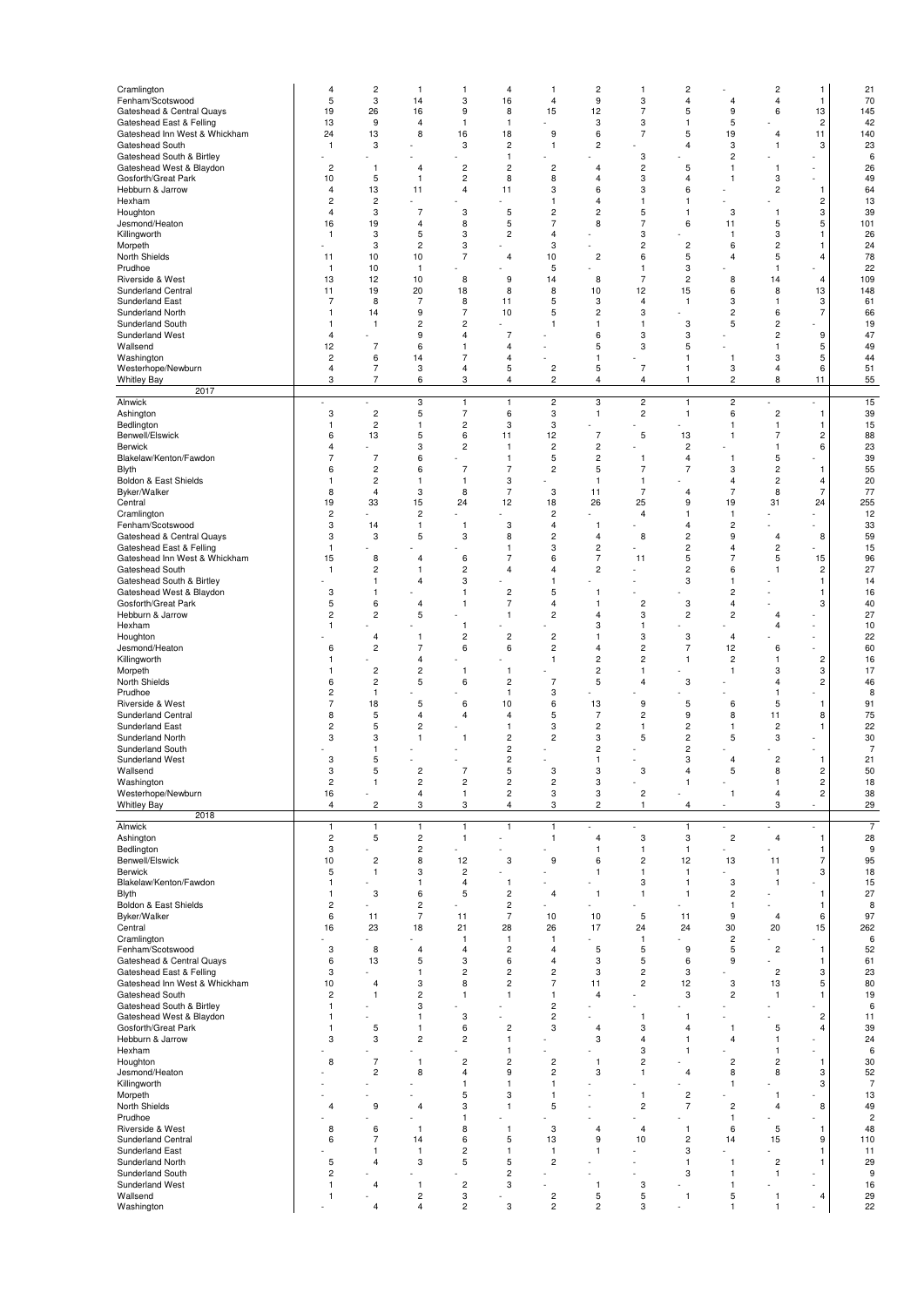| Westerhope/Newburn<br><b>Whitley Bay</b>                  | 1<br>4                                | 8                                                  | $\overline{\mathbf{c}}$<br>2 | $\mathbf 2$                               | $\sqrt{2}$<br>$\overline{7}$            | 1<br>4                         | $\mathbf{1}$<br>٠             | $\mathbf{1}$<br>$\mathbf{1}$ | $\overline{c}$<br>$\overline{c}$                   | 4<br>1                                    | $\overline{7}$<br>5              | $\mathbf{1}$                              | 31<br>27             |
|-----------------------------------------------------------|---------------------------------------|----------------------------------------------------|------------------------------|-------------------------------------------|-----------------------------------------|--------------------------------|-------------------------------|------------------------------|----------------------------------------------------|-------------------------------------------|----------------------------------|-------------------------------------------|----------------------|
| 2019                                                      |                                       |                                                    |                              |                                           |                                         |                                |                               |                              |                                                    |                                           |                                  |                                           |                      |
| Alnwick<br>Ashington                                      | $\overline{\mathbf{c}}$               | 3                                                  | 4                            | 1<br>5                                    | $\mathbf{1}$<br>$\overline{\mathbf{c}}$ | ä,<br>$\overline{c}$           | 9                             | 4                            | 5<br>$\overline{c}$                                | 1<br>$\overline{c}$                       | $\mathbf{1}$                     | 3<br>2                                    | 12<br>37             |
| Bedlington                                                |                                       |                                                    |                              | 1                                         |                                         | $\mathbf{1}$                   | 1                             |                              |                                                    | $\mathbf{1}$                              | 1                                |                                           | $\sqrt{5}$           |
| Benwell/Elswick                                           | 10                                    | 5                                                  | 20                           | 17                                        | 16                                      | 22                             | 16                            | 9                            | 6                                                  | 19                                        | 10                               | 11                                        | 161                  |
| Berwick<br>Blakelaw/Kenton/Fawdon                         | -1<br>3                               | 3                                                  | ä,<br>4                      | $\overline{c}$<br>$\overline{\mathbf{c}}$ | $\overline{c}$<br>2                     | $\overline{1}$<br>$\mathbf{1}$ | 4<br>$\mathbf{1}$             | 2                            | 1<br>5                                             | $\overline{4}$<br>13                      | $\mathbf{1}$<br>6                | 6<br>$\overline{\mathbf{c}}$              | 25<br>41             |
| Blyth                                                     | 1                                     | 1                                                  |                              | 6                                         | $\overline{7}$                          | 5                              | $\overline{c}$                | 8                            | 8                                                  |                                           | $\mathbf{1}$                     | 2                                         | 41                   |
| Boldon & East Shields                                     | 3                                     | 1                                                  |                              | $\overline{c}$                            | 1                                       | $\overline{c}$                 | $\overline{\mathbf{c}}$       | 1                            | $\mathbf{1}$                                       | $\mathbf{1}$                              | 3                                |                                           | 17                   |
| Byker/Walker<br>Central                                   | 5<br>27                               | 4<br>16                                            | 14<br>22                     | 11<br>36                                  | 16<br>27                                | 10<br>28                       | 5<br>21                       | 9<br>35                      | 8<br>30                                            | 8<br>54                                   | $\overline{7}$<br>45             | 8<br>36                                   | 105<br>377           |
| Cramlington                                               | 1                                     | $\mathbf{1}$                                       | $\overline{1}$               | 4                                         | 3                                       | 3                              |                               |                              |                                                    | $\overline{1}$                            | $\mathbf{1}$                     |                                           | 15                   |
| Fenham/Scotswood                                          | 7                                     | $\overline{c}$                                     | 12                           | $\overline{7}$                            | 8                                       | 3                              |                               | $\mathbf{1}$                 | 13                                                 | 5                                         | 6                                | 2                                         | 66                   |
| Gateshead & Central Quays                                 | 4                                     | 5                                                  | 6                            | 5                                         | $\overline{7}$                          | 7                              | 14                            | 7                            | 7                                                  | 7                                         | 5                                | $\mathbf 5$                               | 79                   |
| Gateshead East & Felling<br>Gateshead Inn West & Whickham | 1<br>$\overline{c}$                   | $\overline{\mathbf{c}}$<br>$\overline{\mathbf{c}}$ | 5<br>3                       | $\overline{\mathbf{c}}$<br>5              | 8                                       | $\mathbf{1}$<br>8              | 8                             | 1<br>6                       | 18                                                 | $\mathbf{1}$<br>4                         | $\overline{4}$<br>8              | 4<br>1                                    | 29<br>65             |
| Gateshead South                                           | 4                                     | 5                                                  | 4                            | 3                                         | 1                                       | 3                              |                               | 2                            | 1                                                  |                                           | $\overline{\mathbf{c}}$          | 1                                         | 26                   |
| Gateshead South & Birtley                                 |                                       |                                                    |                              | 1                                         |                                         |                                |                               | 1                            | -1                                                 | 1                                         |                                  |                                           | 4                    |
| Gateshead West & Blaydon<br>Gosforth/Great Park           | $\overline{c}$                        | 4                                                  | $\overline{\mathbf{c}}$      | 6                                         | -1<br>8                                 | 1<br>6                         | 3                             | $\overline{7}$               | 1                                                  | 5                                         | 5                                | 1                                         | 5<br>47              |
| Hebburn & Jarrow                                          | $\overline{c}$                        |                                                    | 2                            | $\overline{c}$                            | $\overline{c}$                          |                                | $\overline{c}$                |                              |                                                    | 4                                         | $\overline{\mathbf{c}}$          | 8                                         | 24                   |
| Hexham                                                    |                                       |                                                    |                              | 1                                         |                                         |                                |                               |                              | 3                                                  | 4                                         | 6                                | 1                                         | 15                   |
| Houghton                                                  | 1                                     | 2                                                  |                              | 4<br>$\overline{7}$                       |                                         | 3                              | $\mathbf{1}$                  |                              | $\overline{4}$                                     | 4                                         |                                  | 2                                         | 21                   |
| Jesmond/Heaton<br>Killingworth                            | 4<br>1                                | 4                                                  | 4<br>6                       | $\overline{c}$                            | 15<br>3                                 | 17<br>5                        | 8                             | $\overline{c}$<br>6          | $\overline{7}$<br>1                                | 3<br>3                                    | 7<br>3                           | 1<br>1                                    | 79<br>31             |
| Morpeth                                                   |                                       |                                                    |                              |                                           |                                         |                                | $\overline{\mathbf{c}}$       |                              |                                                    |                                           | $\overline{\mathbf{c}}$          |                                           | $\overline{4}$       |
| North Shields                                             |                                       | 13                                                 | 14                           | 13                                        | 6                                       | $\overline{7}$                 | 8                             | 8                            | 6                                                  | 6                                         | 6                                | 6                                         | 93                   |
| Prudhoe<br>Riverside & West                               | 7                                     | 6                                                  | L,<br>10                     | 25<br>5                                   | $\overline{c}$<br>6                     | $\mathbf{1}$<br>14             | $\overline{c}$<br>9           | 3<br>8                       | 3<br>3                                             | 3<br>14                                   | 3<br>6                           | 1<br>9                                    | 43<br>97             |
| Sunderland Central                                        | 4                                     | $\overline{\mathbf{c}}$                            | 8                            | 3                                         | 4                                       | 9                              | 13                            | 22                           | 19                                                 | 14                                        | 13                               | 11                                        | 122                  |
| Sunderland East                                           | 1                                     |                                                    | -1                           | $\mathbf{1}$                              | 3                                       |                                | 4                             | 3                            | 10                                                 | $\overline{4}$                            | $\mathbf{1}$                     | 2                                         | 30                   |
| Sunderland North                                          |                                       | $\overline{7}$                                     | 16                           | 3                                         |                                         | 1                              | 5                             | 5                            | 6                                                  | $\overline{4}$                            | $\overline{c}$                   |                                           | 49                   |
| Sunderland South<br><b>Sunderland West</b>                | п                                     | $\mathbf{1}$                                       | $\overline{7}$               | $\overline{c}$<br>3                       | 1<br>1                                  | $\overline{7}$                 | $\overline{c}$<br>6           | 1                            | -1                                                 | 3                                         | $\overline{\mathbf{c}}$          | 1                                         | $\overline{7}$<br>33 |
| Wallsend                                                  | 4                                     | 3                                                  | 3                            | 10                                        | 4                                       | 6                              | 11                            | 4                            | $\overline{c}$                                     | 4                                         | 3                                | 6                                         | 60                   |
| Washington                                                | $\overline{\mathbf{c}}$               |                                                    |                              | 4                                         | 1                                       | 3                              | 6                             | 5                            |                                                    | 4                                         | $\mathbf{1}$                     | $\mathbf{1}$                              | 27                   |
| Westerhope/Newburn<br><b>Whitley Bay</b>                  | 3<br>$\overline{\mathbf{c}}$          |                                                    | 6<br>4                       | 7<br>3                                    | 9<br>2                                  | 4                              | 5<br>10                       | 3<br>6                       | 10<br>5                                            | 8<br>2                                    | $\overline{4}$<br>$\overline{c}$ | $\overline{\mathbf{c}}$<br>÷,             | 57<br>40             |
| 2020                                                      |                                       |                                                    |                              |                                           |                                         |                                |                               |                              |                                                    |                                           |                                  |                                           |                      |
| Alnwick                                                   | $\overline{\mathbf{c}}$               | $\mathbf{1}$                                       |                              | $\mathbf{1}$                              | $\overline{c}$                          | $\overline{4}$                 | $\mathbf{1}$                  | $\mathbf{1}$                 | 1                                                  | $\mathbf{1}$                              | $\mathbf 2$                      |                                           | 16                   |
| Ashington<br>Bedlington                                   | $\overline{c}$<br>2                   | $\mathbf{1}$                                       |                              | 3<br>1                                    | 5<br>$\mathbf{1}$                       | ä,                             | 3                             | $\overline{\mathbf{c}}$      | $\overline{c}$<br>3                                | $\overline{4}$                            | $\mathbf{1}$<br>$\overline{c}$   | 3<br>ä,                                   | 25<br>10             |
| Benwell/Elswick                                           | $\overline{7}$                        | 8                                                  | 9                            | 16                                        | 22                                      | 14                             | $\overline{7}$                | 8                            | 5                                                  | 10                                        | 32                               | 14                                        | 152                  |
| Berwick                                                   | 6                                     | 4                                                  | 4                            | 4                                         | 3                                       | 10                             | 8                             | 3                            | 3                                                  | $\overline{1}$                            | $\mathbf{1}$                     | 3                                         | 50                   |
| Blakelaw/Kenton/Fawdon                                    | 1                                     | 3                                                  | 4                            | $\overline{c}$                            | $\overline{7}$                          | 5                              | 6                             | 1                            | 3                                                  | $\overline{c}$                            | $\overline{4}$                   |                                           | 38                   |
| Blyth<br>Boldon & East Shields                            | 5<br>4                                | 1<br>1                                             | 4                            | 3<br>3                                    | $\overline{4}$<br>2                     | 5<br>2                         | 4<br>2                        | 7                            | 5                                                  | 11<br>$\overline{1}$                      | $\overline{7}$<br>3              | 4<br>6                                    | 60<br>24             |
| Byker/Walker                                              | $\overline{4}$                        | 8                                                  | 8                            | 13                                        | 9                                       | 12                             | 17                            | 13                           | 13                                                 | 11                                        | 23                               | 10                                        | 141                  |
| Central                                                   | 33                                    | 28                                                 | 36                           | 30                                        | 16                                      | 30                             | 58                            | 28                           | 22                                                 | 29                                        | 23                               | 23                                        | 356                  |
| Cramlington<br>Fenham/Scotswood                           | 4                                     | $\overline{c}$                                     | 1<br>6                       | 4<br>6                                    | $\overline{c}$<br>14                    | 5                              | 1<br>$\overline{7}$           | 1<br>3                       | 5                                                  | $\overline{c}$<br>5                       | 3<br>10                          | $\overline{\mathbf{c}}$<br>$\overline{c}$ | 16<br>69             |
| Gateshead & Central Quays                                 | 4                                     | 9                                                  | 5                            | 4                                         | 8                                       | 3                              | 9                             | 4                            | 4                                                  | 5                                         | 3                                | $\overline{7}$                            | 65                   |
| Gateshead East & Felling                                  | 2                                     |                                                    | 2                            | 1                                         |                                         | 1                              |                               | 2                            | $\boldsymbol{\Delta}$                              | 1                                         | 3                                | 6                                         | 22                   |
| Gateshead Inn West & Whickham<br>Gateshead South          | 5<br>$\overline{c}$                   | 3<br>7                                             |                              | 4                                         | 8<br>$\overline{c}$                     | 5<br>4                         | 6<br>1                        | 9<br>1                       | 4<br>3                                             | 6<br>1                                    | 3                                | 11<br>4                                   | 60<br>29             |
| Gateshead South & Birtley                                 |                                       |                                                    | 1                            |                                           |                                         |                                |                               |                              | -1                                                 |                                           |                                  |                                           | $\overline{c}$       |
| Gateshead West & Blaydon                                  |                                       | 3                                                  |                              |                                           | $\overline{\mathbf{c}}$                 | $\overline{\mathbf{c}}$        | $\mathbf{1}$                  |                              | -1                                                 |                                           | $\mathbf{1}$                     | 2                                         | 12                   |
| Gosforth/Great Park                                       | 6                                     | 14                                                 |                              | $\overline{4}$                            | 5                                       | 3<br>4                         | 18                            | 5                            | $\overline{c}$                                     | $\overline{c}$<br>3                       | 3                                | 2<br>4                                    | 59<br>38             |
| Hebburn & Jarrow<br>Hexham                                | $\overline{c}$                        | $\mathbf{1}$                                       | 4<br>$\overline{c}$          | 1<br>$\overline{c}$                       | 3                                       |                                | 4<br>1                        | 4<br>1                       | 4                                                  | $\overline{c}$                            | 4<br>$\mathbf{1}$                | 1                                         | 15                   |
| Houghton                                                  | 4                                     |                                                    |                              | 2                                         | З                                       | З                              |                               | 4                            |                                                    | 2                                         | 2                                | З                                         | 25                   |
| Jesmond/Heaton                                            | $\overline{\mathbf{c}}$               | $\overline{7}$                                     | 6                            | 3                                         | 4                                       | 2                              | 6                             | 2                            | 3                                                  | $\overline{4}$                            | 10                               | 5                                         | 54                   |
| Killingworth<br>Morpeth                                   |                                       | 3                                                  | 3                            | 7                                         | 2<br>$\overline{7}$                     | 10<br>4                        | 12                            | 3                            | $\mathbf{1}$<br>1                                  | $\overline{1}$<br>4                       | 5<br>1                           | 2                                         | 34<br>32             |
| North Shields                                             | 5                                     | 8                                                  | 10                           | 6                                         | 1                                       | $\mathbf{1}$                   | 4                             | $\overline{c}$               | $\overline{7}$                                     | $\overline{c}$                            | $\overline{4}$                   | $\overline{c}$                            | 52                   |
| Prudhoe                                                   | $\overline{c}$                        | $\overline{c}$                                     | $\overline{c}$               |                                           | $\overline{\mathbf{c}}$                 | 3                              | $\overline{\mathbf{c}}$       |                              |                                                    | $\overline{c}$                            | 1                                | ä,                                        | 16                   |
| Riverside & West                                          | 12<br>16                              | 2<br>3                                             | 8<br>11                      | 9<br>12                                   | 5<br>9                                  | 14<br>5                        | 6<br>6                        | 8<br>8                       | 3<br>5                                             | 15<br>$\overline{4}$                      | 6<br>13                          | $\ensuremath{\mathsf{3}}$<br>15           | 91                   |
| Sunderland Central<br>Sunderland East                     | 5                                     | $\overline{c}$                                     | $\overline{c}$               | 4                                         | 1                                       | 1                              | 6                             | 1                            | $\overline{4}$                                     | 6                                         | 10                               | 10                                        | 107<br>52            |
| Sunderland North                                          | $\overline{c}$                        | 1                                                  | $\overline{c}$               | 4                                         | 1                                       | $\overline{c}$                 | $\overline{c}$                | 5                            | $\mathbf{1}$                                       |                                           |                                  | $\overline{c}$                            | 22                   |
| Sunderland South                                          |                                       | $\overline{c}$                                     |                              | 4                                         |                                         |                                | 1                             |                              |                                                    | 1                                         | $\overline{\mathbf{c}}$          |                                           | 10                   |
| Sunderland West<br>Wallsend                               | 6                                     | 2<br>6                                             | $\overline{\mathbf{c}}$<br>6 | $\overline{\mathbf{c}}$<br>$\overline{c}$ | 1<br>5                                  | 3<br>1                         | 3<br>12                       | ä,<br>6                      | ×<br>$\overline{4}$                                | $\overline{\mathbf{c}}$<br>$\overline{c}$ | 5<br>10                          | 1<br>4                                    | 21<br>64             |
| Washington                                                | 4                                     | $\mathbf{1}$                                       | $\overline{1}$               | 1                                         | $\mathbf{1}$                            | 3                              | $\overline{\mathbf{c}}$       | 1                            |                                                    | $\overline{1}$                            | $\mathbf{1}$                     | 1                                         | 17                   |
| Westerhope/Newburn                                        | 3                                     | 1                                                  | $\overline{c}$               | 4                                         | $\overline{c}$                          | 3                              | 1                             |                              | 3                                                  |                                           | 5                                | 2                                         | 26                   |
| <b>Whitley Bay</b><br>2021                                | 4                                     | 4                                                  | 5                            | $\sim$                                    | $\mathbf{1}$                            | 5                              | 5                             | $\overline{7}$               | 5                                                  | $\overline{1}$                            | 5                                | 5                                         | 47                   |
| Alnwick                                                   | 1                                     |                                                    | $\overline{c}$               | $\sim$                                    | $\overline{c}$                          | $\mathbf{1}$                   | $\overline{\phantom{a}}$      | ä,                           | 1                                                  | 1                                         |                                  | ÷.                                        | 8                    |
| Ashington                                                 | $\mathbf{1}$                          | 9                                                  | 10                           | 9                                         | 3                                       | 1                              | $\overline{4}$                | $\overline{1}$               | $\overline{c}$                                     | 3                                         |                                  | ÷,                                        | 43                   |
| Bedlington                                                | $\mathbf{1}$<br>27                    | 20                                                 | $\overline{c}$<br>11         | 1<br>17                                   | $\mathbf{1}$<br>8                       | 3<br>8                         |                               | $\overline{7}$               | $\overline{7}$                                     | 9<br>6                                    | $\overline{\mathbf{c}}$<br>3     | ÷,<br>$\overline{\phantom{a}}$            | 19<br>125            |
| Benwell/Elswick<br>Berwick                                |                                       |                                                    | $\overline{1}$               | $\overline{\mathbf{c}}$                   | 3                                       | 2                              | 11<br>$\overline{\mathbf{c}}$ | ä,                           | 5                                                  |                                           | $\overline{c}$                   | ä,                                        | 17                   |
| Blakelaw/Kenton/Fawdon                                    |                                       | $\mathbf{1}$                                       | -1                           |                                           | $\overline{7}$                          | 1                              |                               | $\overline{1}$               | $\overline{4}$                                     | 1                                         |                                  | ÷,                                        | 16                   |
| Blyth                                                     | $\overline{\mathbf{c}}$               | 9                                                  | 6                            | $\overline{7}$                            | 4                                       | 4                              | $\overline{4}$                | 11                           | 6                                                  | 4                                         |                                  | ÷,                                        | 57                   |
| Boldon & East Shields<br>Byker/Walker                     | $\overline{c}$<br>11                  | $\overline{c}$<br>10                               | 4<br>3                       | 6<br>4                                    | 3<br>14                                 | 5<br>5                         | 11                            | 3<br>3                       | $\mathbf{1}$<br>13                                 | 4<br>6                                    | $\overline{c}$                   | ÷,<br>÷,                                  | 30<br>82             |
| Central                                                   | 15                                    | 13                                                 | 14                           | 31                                        | 23                                      | 28                             | 23                            | 35                           | 21                                                 | 29                                        | 10                               | ä,                                        | 242                  |
| Cramlington                                               | $\overline{\mathbf{c}}$               | 6                                                  | $\overline{c}$               | 1                                         | $\mathbf{1}$                            | $\overline{c}$                 |                               | $\overline{c}$               | $\overline{c}$                                     | $\overline{1}$                            | $\overline{\mathbf{c}}$          | ÷,                                        | 21                   |
| Fenham/Scotswood<br>Gateshead & Central Quays             | $\overline{\mathbf{c}}$<br>8          | $\overline{7}$<br>6                                | $\overline{7}$<br>8          | 2<br>5                                    | 3<br>11                                 | $\mathbf{1}$<br>6              | 3                             | $\overline{\mathbf{c}}$      | 6<br>5                                             | 4                                         | $\mathbf{1}$                     | ÷,<br>÷,                                  | 31<br>56             |
| Gateshead East & Felling                                  | 4                                     | 4                                                  | $\overline{c}$               | $\overline{c}$                            | $\overline{c}$                          | 3                              |                               | 1                            | $\overline{c}$                                     | 3                                         | $\overline{\mathbf{c}}$          | ÷,                                        | 25                   |
| Gateshead Inn West & Whickham                             | $\overline{\mathbf{c}}$               | 1                                                  | 5                            | 3                                         | $\overline{\mathbf{c}}$                 | 7                              | $\mathbf{1}$                  | 5                            | 5                                                  | 1                                         |                                  | ÷,                                        | 32                   |
| Gateshead South                                           | $\overline{c}$                        | 1                                                  |                              | 1                                         | 2                                       | $\mathbf{1}$                   | 3                             | $\overline{\mathbf{c}}$      | $\overline{c}$                                     |                                           |                                  | $\centering \label{eq:reduced}$           | 14                   |
| Gateshead South & Birtley<br>Gateshead West & Blaydon     | $\mathbf{1}$                          | 3                                                  | $\overline{1}$               | 1                                         | $\overline{c}$                          |                                |                               | $\mathbf{1}$                 |                                                    | 3<br>$\mathbf{1}$                         | 1                                | ÷,<br>ä,                                  | 5<br>9               |
| Gosforth/Great Park                                       | $\overline{c}$                        | $\overline{c}$                                     | 10                           | $\overline{\mathbf{c}}$                   | 1                                       | 5                              | 1                             | $\overline{\mathbf{c}}$      | 1                                                  | $\overline{c}$                            | $\mathbf{1}$                     | ÷,                                        | 29                   |
| Hebburn & Jarrow                                          | $\overline{\mathbf{c}}$               | 6                                                  | 4                            | 5                                         | 3                                       | 3                              | 3                             | 3                            |                                                    | $\overline{1}$                            | $\overline{c}$                   | ÷,                                        | 32                   |
| Hexham<br>Houghton                                        | $\sqrt{2}$<br>$\overline{\mathbf{c}}$ | $\overline{c}$<br>$\overline{c}$                   | 4<br>5                       | $\overline{\mathbf{c}}$                   | $\mathbf{1}$<br>2                       | 1<br>2                         | 4                             | 2<br>4                       | $\overline{\mathbf{c}}$<br>$\overline{\mathbf{c}}$ | 1                                         | -1                               | ÷,<br>÷,                                  | 14<br>27             |